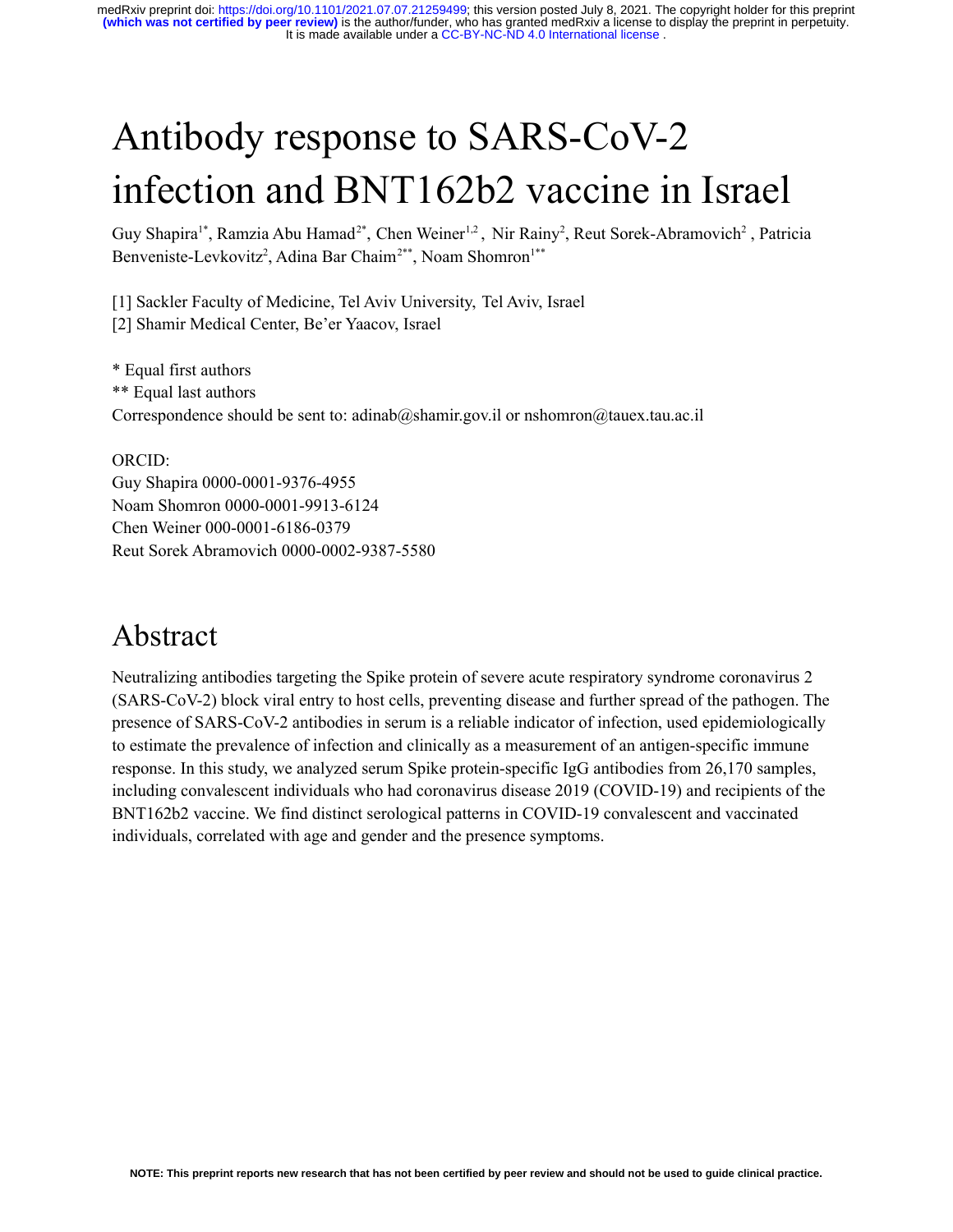# Introduction

Severe acute respiratory syndrome coronavirus 2 (SARS-CoV-2), which is the causative pathogen of the coronavirus disease 2019 (COVID-19) pandemic, has rapidly spread worldwide, causing millions of deaths, massively impacting the economy and society<sup>[1](https://www.zotero.org/google-docs/?kvAHAr)</sup>. The BNT162b2 vaccine, which consists of two doses of modified SARS-CoV-2 mRNA delivered in lipid nanoparticles, was proven to be effective in prevention of COVID-19 both in randomized clinical trials and nationwide, mass-vaccination settings<sup>[2,3](https://www.zotero.org/google-docs/?w3UAZh)</sup>.

The humoral immune response to infection and vaccination works by producing acute-response antibodies in specialized cells and generating long-term memory B cells, which mediate a recall response in case of future exposure to the antigen<sup>[4](https://www.zotero.org/google-docs/?AYHKBN)</sup>.

The presence of IgG antibodies in the serum that are specific to the receptor binding domain (RBD) of the SARS-CoV-2 Spike protein is a reliable and widely used marker of past infection<sup>[5](https://www.zotero.org/google-docs/?OXrX8Y)</sup>. Serological testing is used to assess the prevalence of infection within a population<sup>[6](https://www.zotero.org/google-docs/?V9JmHm)</sup>, as well as being a useful marker for disease severity and progression<sup> $7-9$ </sup>.

In this study, we measured the concentration of SARS-CoV-2 RBD-specific serum antibodies in an Israeli cohort, containing individuals vaccinated with the BNT162b2 vaccine, patients recovering from COVID-19 and others who tested negative to SARS-CoV-2-specific serum antibodies (seronegative). We provide a comprehensive comparison between the serological antibody profile arising from vaccines or infection-acquired antibodies in symptomatic and asymptomatic individuals, and explore their relationship with clinical and demographic parameters.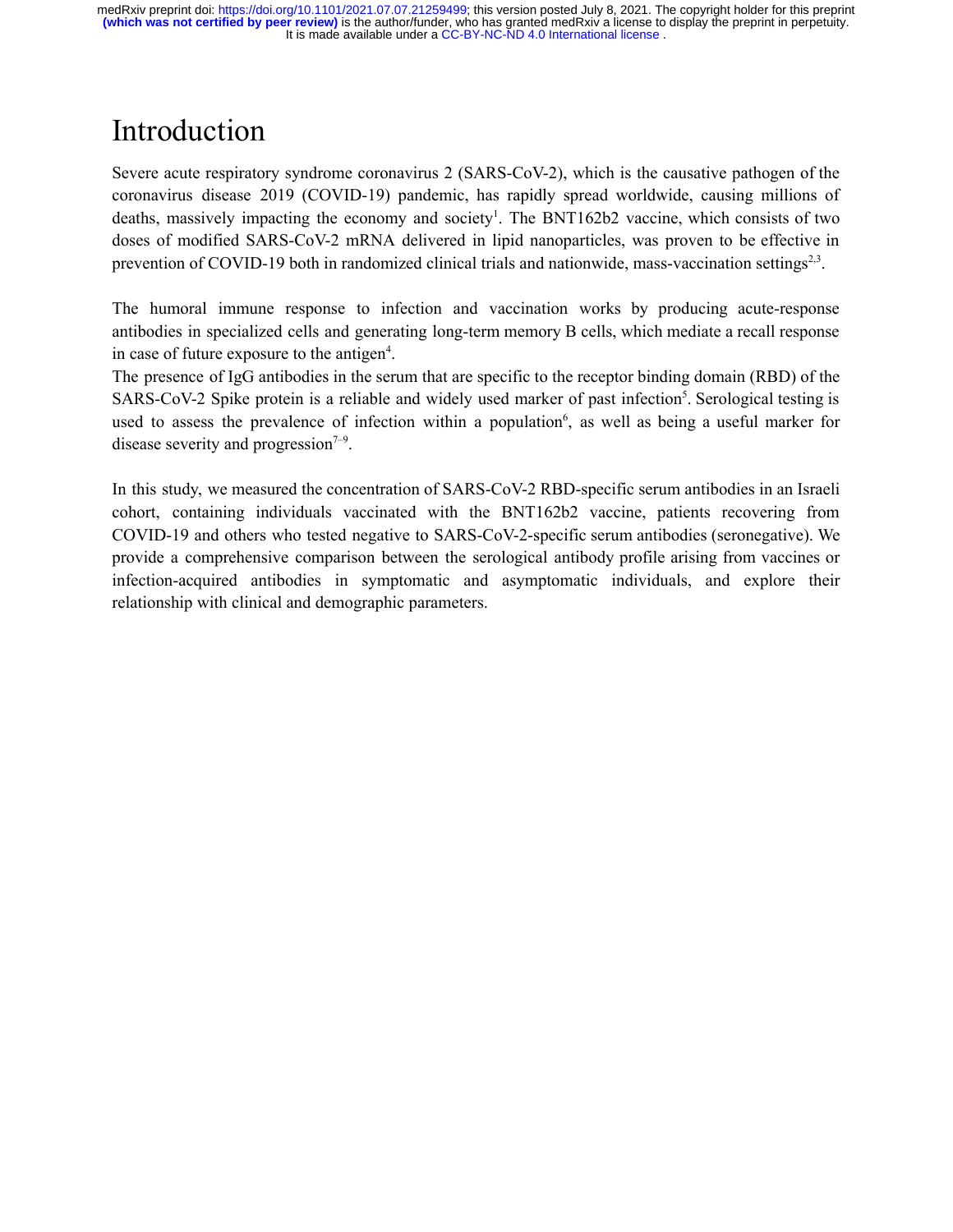# Results

#### Study population

A total of 26,170 samples were collected between November 8, 2020 and March 5, 2021, 3,513 (13.4%) were recipients of the BNT162b2 vaccine (this includes first and second dose recipients unless noted otherwise); 1,653 (6.3%) were recovering from symptomatic, PCR-verified COVID-19; and, an additional 21,085 (80.5%) were sampled in national routine checkups and did not experience any COVID-19 symptoms (Table 1).

Seropositive samples taken before the beginning of the 20/12/2020 Israeli national vaccination campaign (N=8,078) are from unvaccinated individuals suspected to have had asymptomatic COVID-19. IgG antibodies against S1/S2 SARS-CoV-2 antigens were measured from serum samples, yielding AU/mL values in the 4.9-800 range, with 15 being the cutoff for a positive result (see methods).

| Characteristics                                      | Population before<br>vaccination campaign<br>$(N=8,078)$ |                  | Population after<br>vaccination campaign<br>$(N=12,924)$ |                  | Recovering from<br>symptomatic COVID-19<br>$(N=1,652)$ |                  | Vaccinated $(N=3516)$ |                   |
|------------------------------------------------------|----------------------------------------------------------|------------------|----------------------------------------------------------|------------------|--------------------------------------------------------|------------------|-----------------------|-------------------|
|                                                      | Range                                                    | $Mean \pm SE$    | Range                                                    | $Mean \pm SE$    | Range                                                  | $Mean \pm SE$    | Range                 | $Mean \pm SE$     |
| Age                                                  | $1 - 100$                                                | $40.48 \pm 0.19$ | 4-93                                                     | $37.86 \pm 0.12$ | 6-88                                                   | $40.67 \pm 0.39$ | 15-99                 | $52.9 \pm 0.27$   |
| S <sub>1</sub> /S <sub>2</sub> Antibodies<br>(AU/mL) | 4.9-374                                                  | $20.94\pm0.37$   | 4.9-800                                                  | 78.56±1.74       | 4.9-800                                                | $65.32 \pm 2.6$  | 4.9-800               | $231.96 \pm 3.68$ |
| Male gender $-$ no.<br>$(\%)^*$                      | 4862 $(61\%)$                                            |                  | N/A                                                      |                  | 323(42%)                                               |                  | 1041 $(44%)$          |                   |

Table 1: Cohort demographic characteristics, by groups. \*Observations with missing gender excluded.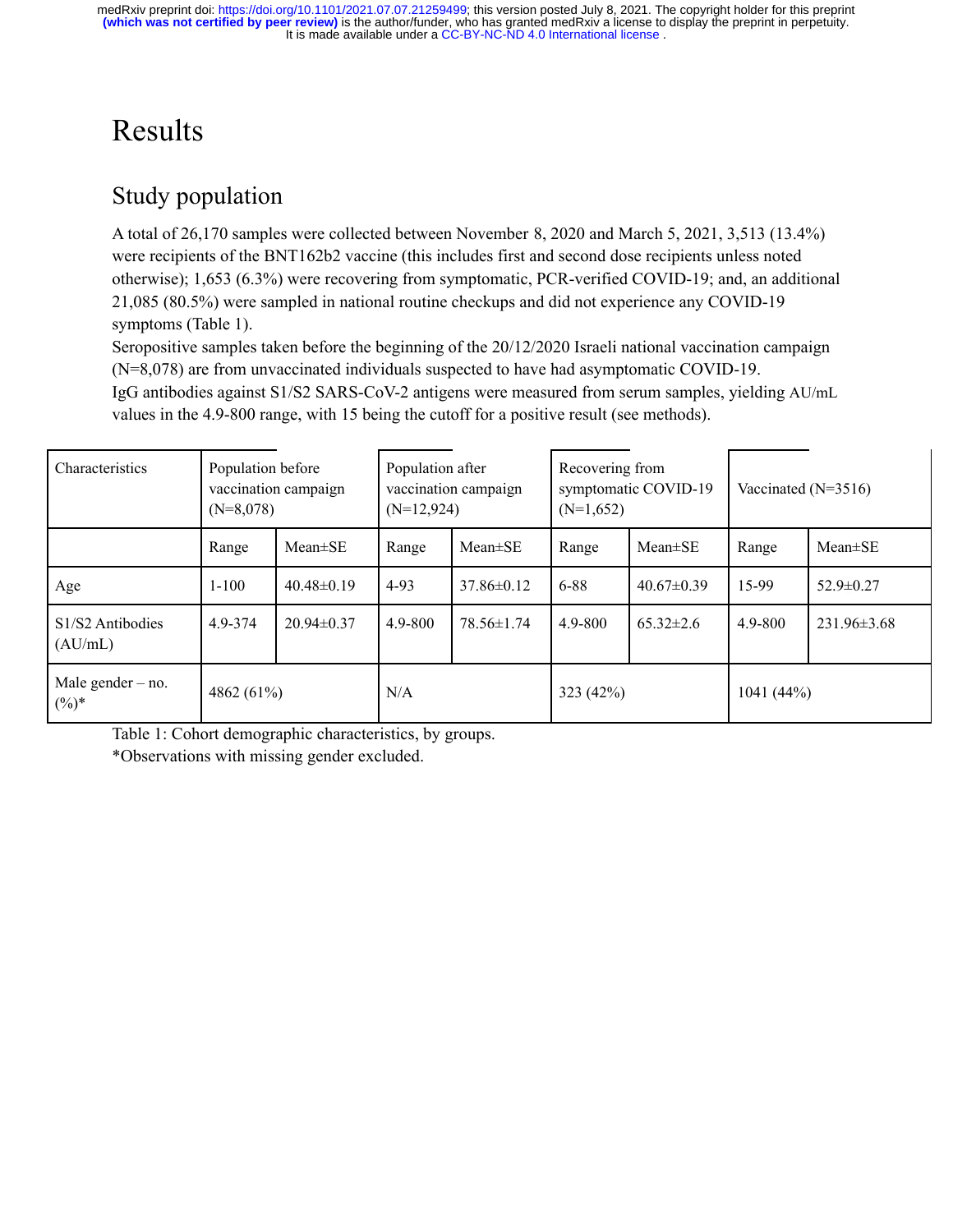#### Comparison of SARS-CoV-2 and BNT162b2-elicited antibody response

Vaccinated individuals had the highest antibody levels, nearly three times higher than that of convalescent individuals recovering from symptomatic COVID-19 (Wilcox P < 0.001). Similarly, the vaccination campaign caused a population-wide increase in antibody levels, on average almost four times higher than samples taken before the campaign (Wilcox  $P < 0.01$ ) (Fig 1) (Table 1). Nearly all vaccinated individuals were seropositive six days or more after the second dose (99.4%), while patients recovering from symptomatic COVID-19 were only mostly seropositive (75.7%) (RR=1.31; Chisq P<2.9e-36) (Fig 2).

We observed an inverse correlation between age and antibody concentration in vaccinated individuals (Pearson=-0.1 P=2.9e-9). Seropositive patients recovering from symptomatic COVID-19 were slightly, albeit significantly older than their seronegative counterparts  $(41.5\pm0.4$  and  $38.3\pm0.7$ , respectively; Wilcox P=0.0004) (Fig 3).

#### Dynamics of BNT162b2-elicited antibody response

Antibody levels of vaccinated individuals are dynamic, displaying a distinct, two-phase pattern of rapid increase in the seroconversion phase, followed by stabilization or decline in the latter phase. In the first 10 days following the second vaccination, IgG antibody levels rapidly increase across all age groups, with the young-adult group having a significantly larger and steeper increase (Wilcox P=0.0003; when comparing ages [18,44] to (55,83]) (Fig 5). IgG antibodies reach a stable plateau in days 10-12, then, the trend shifts to being mostly stable for adults in the 18-44 age groups (Wilcox P=0.2), and significantly declining in the older 50-86 age group (Wilcox P=0.0004).

It is important to note that despite the sharp decline  $(261\pm18.2$  in plateau, declining to  $180\pm7.7$  in the second phase), patients in the 56-86 age range maintained antibody levels that are well above the seropositivity detection threshold (15 AU/ml).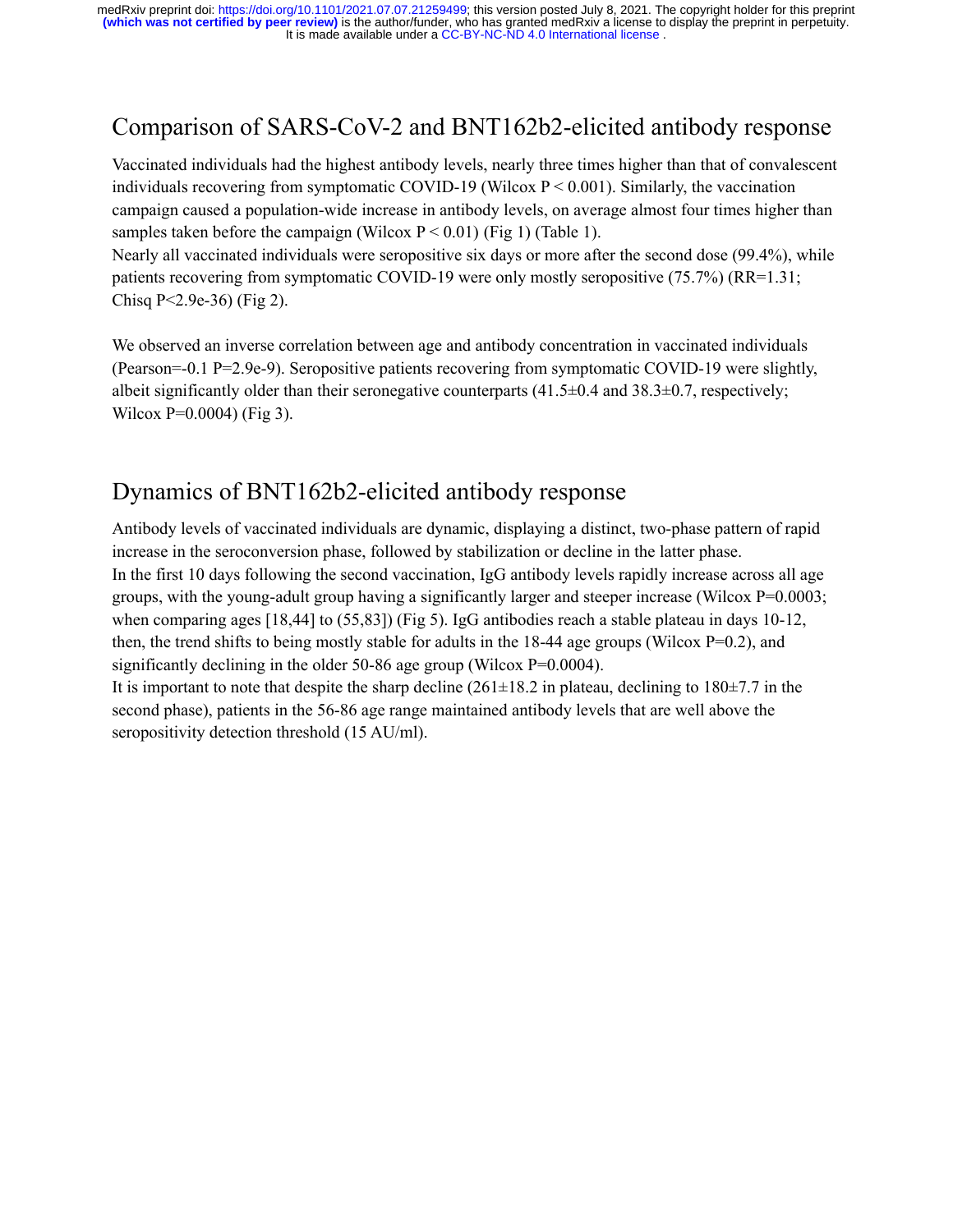#### COVID-19 and convalescent antibody concentration

We compared results from seropositive convalescent individuals recovering from symptomatic COVID-19, with seropositive unvaccinated individuals suspected to have had asymptomatic COVID-19 at some point.

There is a distinct U-curve association between age and antibody concentration in both groups, starting with high concentrations in infants, then declining to a stable low level in young adults, then rising again around age 35 (Fig 3).

Regardless of age, individuals recovering from symptomatic COVID-19 had significantly higher antibody levels compared to asymptomatic ones (Kruskal P=2.3e-09).

Regarding gender, with males the difference between recovered and the seropositive unvaccinated group is highly significant (Kruskal  $P=0.0005$ ), while in females, it is weak and only marginally significant when age is unaccounted for (Kruskal P=0.06). The difference in antibody levels in males becomes significant after age 30 (Kruskal P=8e-6), while in females the difference is apparent much later, most notably among women aged 51 or older (Kruskal P=6e-4).

A closer examination reveals that the difference in antibody levels between the symptomatic and asymptomatic groups is generally insignificant in ages 30 or younger (Kruskal P=0.44), but becomes highly significant in ages 30 and older (Kruskal P=7.1e-11).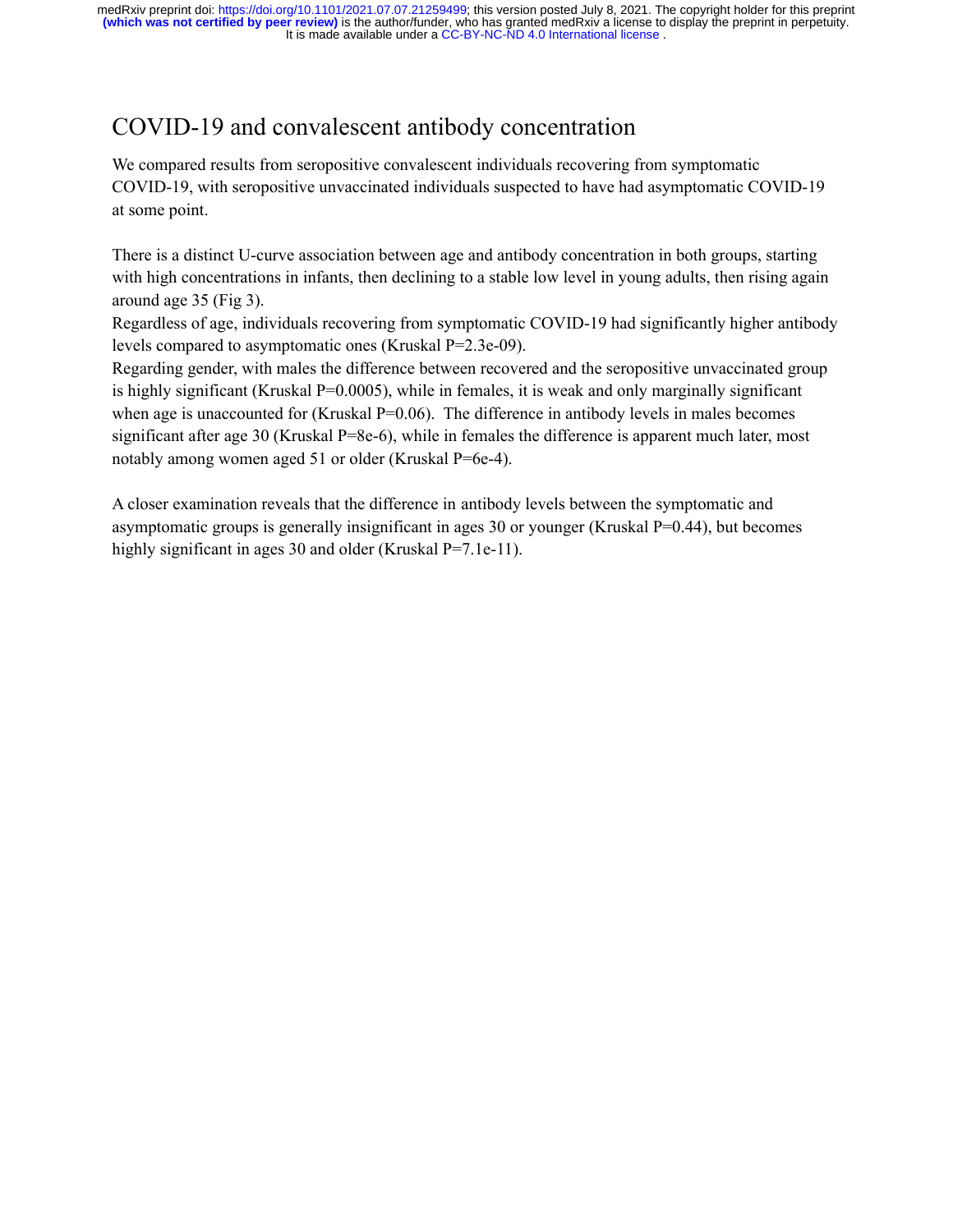# Discussion

In this study, we characterized the antibody response to the BNT162b2 vaccine and SARS-CoV-2 infection, in relation to demographic and clinical parameters.

The serum anti-RBD IgG antibodies that were assayed are highly accurate markers of infection<sup>[10](https://www.zotero.org/google-docs/?miDeLz)</sup> and strongly correlate with neutralizing activity<sup>[11](https://www.zotero.org/google-docs/?5VGiF8)</sup> and disease severity<sup>[7](https://www.zotero.org/google-docs/?87juzV)</sup>, but can not be used as sole predictors of anti-SARS-CoV-2 neutralizing ability<sup>[12](https://www.zotero.org/google-docs/?uOrpJj)</sup>. Convalescent individuals recovering from symptomatic COVID-19 typically have low plasma titres of RBD-specific antibodies, however, the antigen-specific memory B cells that facilitate the antibody response, maintain and enhance their potency for years<sup>[11,13,14](https://www.zotero.org/google-docs/?TqaNyI)</sup>.

In agreement with previous studies, levels of IgG serum antibodies elicited by the mRNA vaccine were significantly higher than those of convalescent individuals<sup>[11,15,16](https://www.zotero.org/google-docs/?N29WaY)</sup> and inversely correlated with age<sup>[17](https://www.zotero.org/google-docs/?yhCcqN)</sup> (Fig. 3). In the month following the second BNT162b2 dose, older individuals had lower antibody levels in the seroconversion phase, followed by an earlier and steeper decline compared to younger age-groups (Fig 5). Despite decreasing quantities, the potency of the antibodies is mostly unaffected by aging<sup>[18](https://www.zotero.org/google-docs/?9bBYfv)</sup> and neutralizing activity is possible at much lower concentrations<sup>[11](https://www.zotero.org/google-docs/?cmubny)</sup>. Taken together with the results of large-scale epidemiological studies<sup>[19,20](https://www.zotero.org/google-docs/?PPWmv5)</sup>, the evidence currently suggests that BNT162b2 maintains its efficacy in the oldest age groups.

Among unvaccinated convalescent individuals, antibody levels were highest in young children, decreasing to stable low levels in young adulthood, then increasing again in later adulthood (Fig 4). The prevalent association of elevated antibody levels to increased COVID-19 severity is contradicted by the highest antibody concentrations belonging to the youngest and least vulnerable age-group<sup>[21,22](https://www.zotero.org/google-docs/?pMCj1a)</sup>. Like many other aspects of the pediatric immune response to SARS-CoV-2, this phenomenon remains largely  $unexplained<sup>22</sup>$  $unexplained<sup>22</sup>$  $unexplained<sup>22</sup>$ .

Overall, seropositive unvaccinated individuals recovering from symptomatic COVID-19 had higher antibody levels than their asymptomatic counterparts, however, this difference was highly gender and age-dependent (Fig 4). Among children and young adults, there was a very slight, insignificant increase in antibody levels in severe cases, which was previously associated with asymptomatic and mild COVID-19[23](https://www.zotero.org/google-docs/?ibvwnc). In later adulthood, the antibody levels of the symptomatic COVID-19 group increased significantly more than the asymptomatic group and the gap between the two grew larger with age. Among females, the difference in antibody levels between the symptomatic and asymptomatic COVID-19 groups was the most significant in age 51 and older, while in males this separation occurs much earlier, at about 35 years of age.

Women are at significantly lower risk of developing severe COVID-19, this is mostly attributed to the immunomodulatory effect of estrogen, which serves as a protective factor  $24,25$ . According to our data, the disproportionate increase in antibody levels of women recovering from symptomatic COVID-19 starts at age 51, coinciding with the mean age of menopause<sup>[26](https://www.zotero.org/google-docs/?XnYbLs)</sup>. It is therefore implied that rising antibody levels in women over the age of 51 might be the result of the menopausal drop in estrogen, which nullifies it's immunomodulatory effect, increasing the incidence of immune dysregulation associated with the more severe and symptomatic COVID-19<sup>[27](https://www.zotero.org/google-docs/?Ge3RmE)</sup>.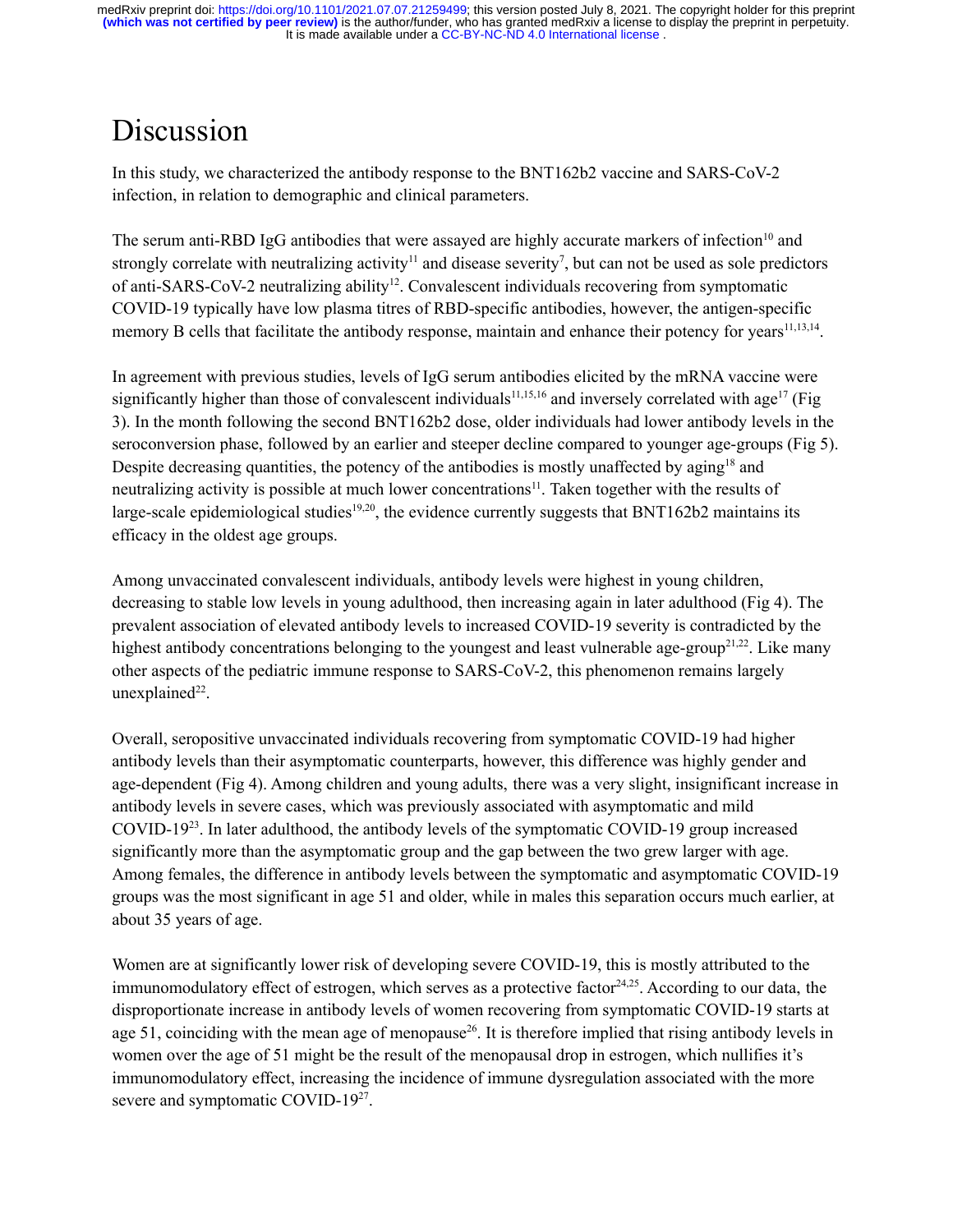Following this conclusion, it can be postulated that the early separation between the symptomatic and asymptomatic COVID-19 groups in men reflects increased susceptibility and coincides with a major COVID-19 risk factor. It is currently estimated that male testosterone levels decrease significantly by age  $40<sup>28</sup>$  $40<sup>28</sup>$  $40<sup>28</sup>$ , roughly coinciding with the formation of a gap between symptomatic and asymptomatic men. Unlike estrogen, however, the effect of testosterone on COVID-19 pathology is less consistent and the association is not as robust $29,30$ .

In conclusion, the humoral response to SARS-CoV-2 infection and vaccination is distinct and varied across age and gender. Disparities in antibody levels between the various groups are reflective of numerous under-explored phenomena with potential clinical implications, such as the discordance between symptomatic and asymptomatic COVID19 in relation to age and sex.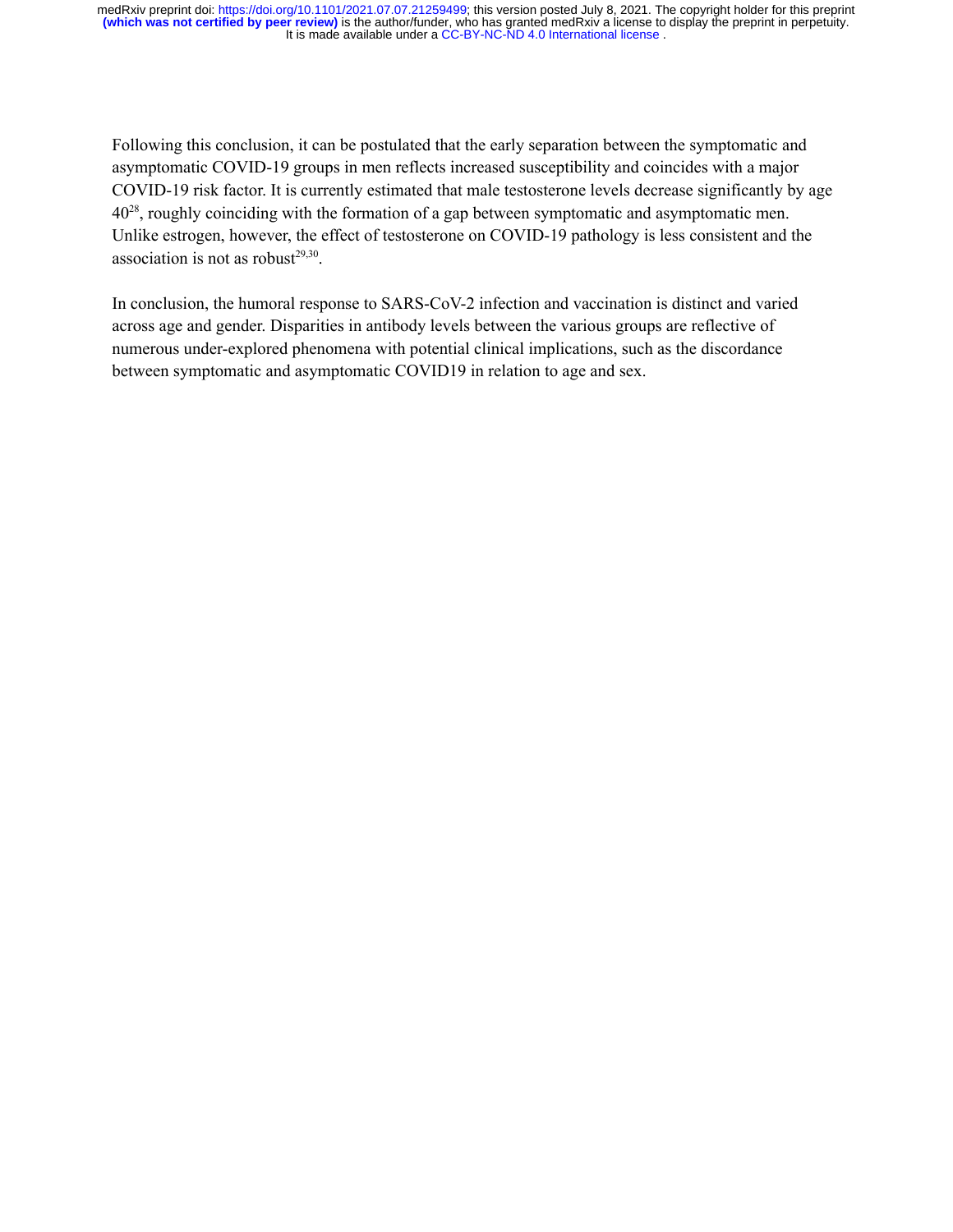# Materials and Methods

#### Sample collection and assays

Whole blood samples were collected into SST gel tubes using a standard technique at the patient's house or in the hospital. Blood samples were kept at 2-8 C° degrees and transferred to Shamir Medical Center laboratory within two hours. Samples were Centrifuge for at least 10 minutes at 3000 RPM.

COVID-19 serological tests were performed using the following commercially available, FDA approved, automated immunoassays:

- The LIAISON® SARS-CoV-2 S1/S2 IgG (311450, DiaSorin, Saluggia, Italy): A chemiluminescent immunoassay (CLIA) for quantitative determination of anti-S1 and anti-S2 specific IgG antibodies using magnetic beads coated with S1 and S2 antigens. The analyzer automatically calculates SARS-CoV-2 S1/S2 IgG antibody concentrations expressed as arbitrary units (AU/ml), with a positive cutoff level of 15.0 AU/ml.
- The LIAISON® SARS-CoV-2 TrimericS IgG assay (Emergency Use Authorization, EUA) is able to identify patients diagnosed for COVID-19 by virus variants (Lineage B.1.1.7 and Lineage P.1). The analyzer automatically calculates SARS-CoV-2 S1/S2 IgG antibody concentrations expressed as arbitrary units (AU/ml), with a positive cutoff level of 15.0 AU/ml. The principal components of the test are paramagnetic particles (solid phase) coated with recombinant trimeric SARS-CoV-2 spike protein and a conjugate reagent containing an anti-human IgG mouse monoclonal antibody linked to an isoluminol derivative. The assay is intended to assess the presence of antibodies to SARS-CoV-2, including neutralizing antibodies, in human serum or plasma.

#### Data processing and filtering

A global minimum and maximum values were set for the assay results, generalizing the detection range to (4.9, 800) so that it applies to both kits. All analyses were performed using R 4.1.0, on a 64 bit Linux system.

Multivariate analyses were performed using one-way ANOVA and post-hoc group-comparisons were done using the Wilcoxon test.

Figures 2-5 are visualizations of generalized linear models with 95% confidence intervals, with figure 3 being a generalized additive model (GAM) and figures 4-6 were modelled by local estimated scatterplot smoothing (LOESS).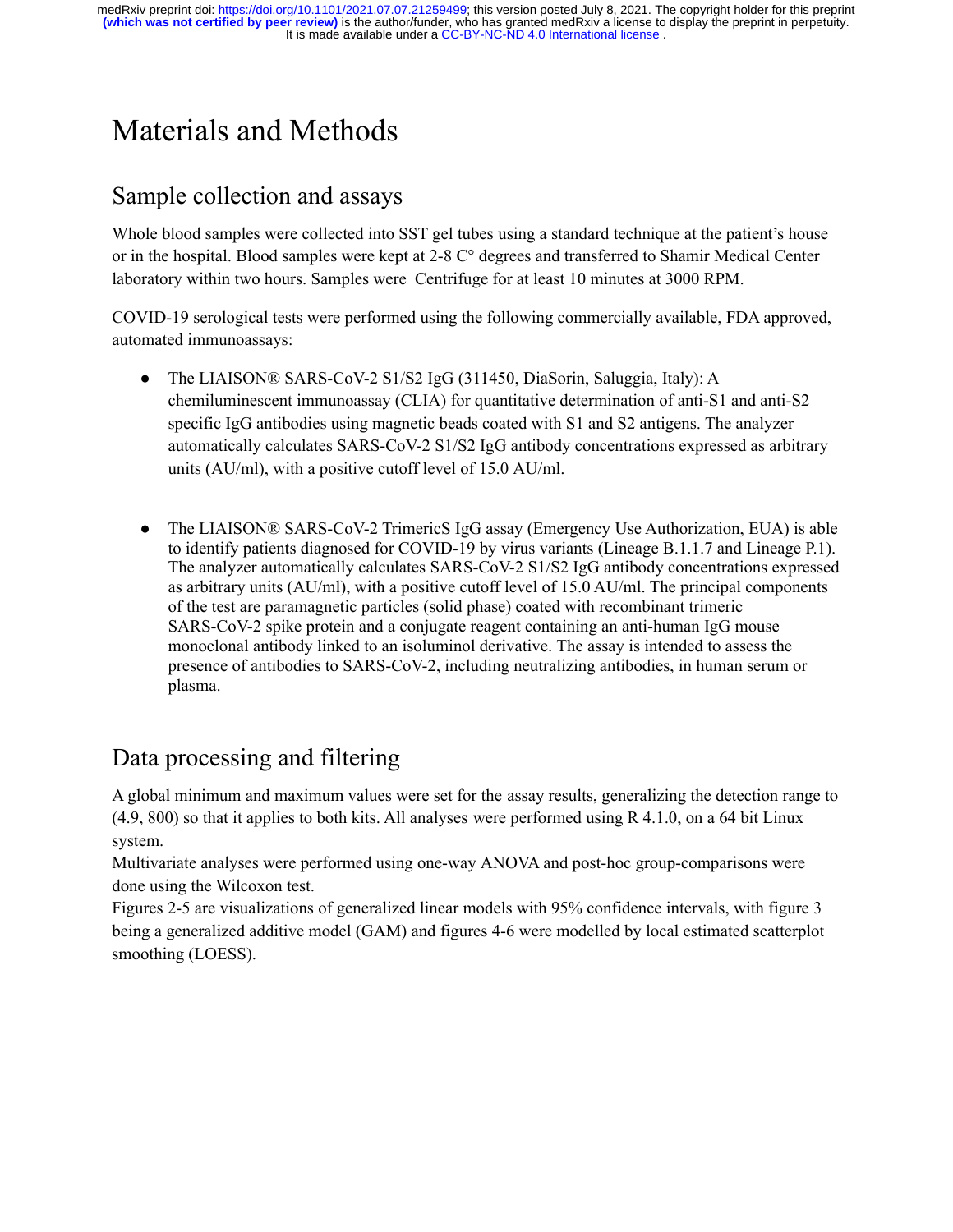### References

- 1. Kontis, V. *et al.* [Magnitude, demographics and dynamics of the effect of the first wave of the](https://www.zotero.org/google-docs/?8ba9OB) [COVID-19 pandemic on all-cause mortality in 21 industrialized countries.](https://www.zotero.org/google-docs/?8ba9OB) *Nat. Med.* **26**, 1919–1928 [\(2020\).](https://www.zotero.org/google-docs/?8ba9OB)
- 2. Dagan, N. *et al.* [BNT162b2 mRNA Covid-19 Vaccine in a Nationwide Mass Vaccination Setting.](https://www.zotero.org/google-docs/?8ba9OB) *N. Engl. J. Med.* **384**[, 1412–1423 \(2021\).](https://www.zotero.org/google-docs/?8ba9OB)
- [3. Safety and Efficacy of the BNT162b2 mRNA Covid-19 Vaccine | NEJM.](https://www.zotero.org/google-docs/?8ba9OB) [https://www.nejm.org/doi/full/10.1056/nejmoa2034577.](https://www.zotero.org/google-docs/?8ba9OB)
- [4. Akkaya, M., Kwak, K. & Pierce, S. K. B cell memory: building two walls of protection against](https://www.zotero.org/google-docs/?8ba9OB) pathogens. *[Nat. Rev. Immunol.](https://www.zotero.org/google-docs/?8ba9OB)* **20**, 229–238 (2020).
- 5. Lisboa Bastos, M. *et al.* [Diagnostic accuracy of serological tests for covid-19: systematic review and](https://www.zotero.org/google-docs/?8ba9OB) meta-analysis. *BMJ* **370**[, m2516 \(2020\).](https://www.zotero.org/google-docs/?8ba9OB)
- [6. Eckerle, I. & Meyer, B. SARS-CoV-2 seroprevalence in COVID-19 hotspots.](https://www.zotero.org/google-docs/?8ba9OB) *The Lancet* **396**, [514–515 \(2020\).](https://www.zotero.org/google-docs/?8ba9OB)
- 7. Garcia-Beltran, W. F. *et al.* [COVID-19-neutralizing antibodies predict disease severity and survival.](https://www.zotero.org/google-docs/?8ba9OB) *Cell* **184**[, 476-488.e11 \(2021\).](https://www.zotero.org/google-docs/?8ba9OB)
- 8. Ravichandran, S. *et al.* [Longitudinal antibody repertoire in "mild" versus "severe" COVID-19 patients](https://www.zotero.org/google-docs/?8ba9OB) [reveals immune markers associated with disease severity and resolution.](https://www.zotero.org/google-docs/?8ba9OB) *Sci. Adv.* **7**, eabf2467 (2021).
- 9. Hansen, C. B. *et al.* [SARS-CoV-2 Antibody Responses Are Correlated to Disease Severity in](https://www.zotero.org/google-docs/?8ba9OB) [COVID-19 Convalescent Individuals.](https://www.zotero.org/google-docs/?8ba9OB) *J. Immunol.* **206**, 109–117 (2021).
- 10. Iyer, A. S. *et al.* [Persistence and decay of human antibody responses to the receptor binding](https://www.zotero.org/google-docs/?8ba9OB) [domain of SARS-CoV-2 spike protein in COVID-19 patients.](https://www.zotero.org/google-docs/?8ba9OB) *Sci. Immunol.* **5**, (2020).
- 11.Wang, Z. *et al.* [Naturally enhanced neutralizing breadth against SARS-CoV-2 one year after infection.](https://www.zotero.org/google-docs/?8ba9OB) *Nature* [1–10 \(2021\) doi:10.1038/s41586-021-03696-9.](https://www.zotero.org/google-docs/?8ba9OB)
- 12. Goel, R. R. *et al.* [Distinct antibody and memory B cell responses in SARS-CoV-2 naïve and](https://www.zotero.org/google-docs/?8ba9OB)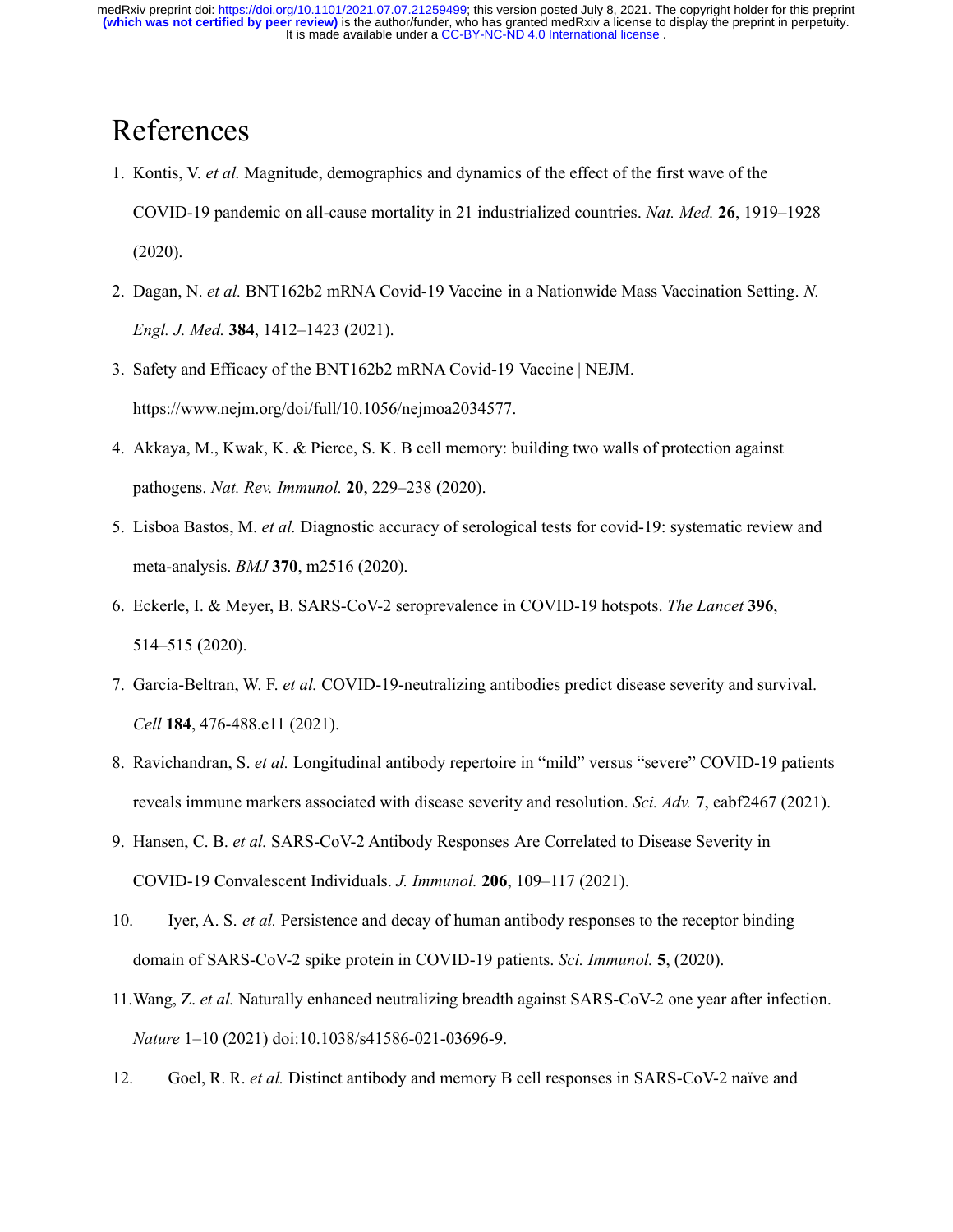[recovered individuals following mRNA vaccination.](https://www.zotero.org/google-docs/?8ba9OB) *Sci. Immunol.* **6**, (2021).

- 13. Robbiani, D. F. *et al.* [Convergent antibody responses to SARS-CoV-2 in convalescent individuals.](https://www.zotero.org/google-docs/?8ba9OB) *Nature* **584**[, 437–442 \(2020\).](https://www.zotero.org/google-docs/?8ba9OB)
- 14. Gaebler, C. *et al.* [Evolution of antibody immunity to SARS-CoV-2.](https://www.zotero.org/google-docs/?8ba9OB) *Nature* **591**, 639–644 (2021).
- 15. Danese, E. *et al.* [Comprehensive assessment of humoral response after Pfizer BNT162b2 mRNA](https://www.zotero.org/google-docs/?8ba9OB) [Covid-19 vaccination: a three-case series.](https://www.zotero.org/google-docs/?8ba9OB) *Clin. Chem. Lab. Med. CCLM* (2021) [doi:10.1515/cclm-2021-0339.](https://www.zotero.org/google-docs/?8ba9OB)
- 16. Pellini, R. *et al.* [Initial observations on age, gender, BMI and hypertension in antibody responses](https://www.zotero.org/google-docs/?8ba9OB) [to SARS-CoV-2 BNT162b2 vaccine.](https://www.zotero.org/google-docs/?8ba9OB) *EClinicalMedicine* **0**, (2021).
- 17. Müller, L. *et al.* [Age-dependent immune response to the Biontech/Pfizer BNT162b2 COVID-19](https://www.zotero.org/google-docs/?8ba9OB) vaccination. *Clin. Infect. Dis.* [\(2021\) doi:10.1093/cid/ciab381.](https://www.zotero.org/google-docs/?8ba9OB)
- [18. Blomberg, B. B. & Frasca, D. Quantity, not quality, of antibody response decreased in the elderly.](https://www.zotero.org/google-docs/?8ba9OB) *J. Clin. Invest.* **121**[, 2981–2983 \(2011\).](https://www.zotero.org/google-docs/?8ba9OB)
- 19. Dagan, N. *et al.* [BNT162b2 mRNA Covid-19 Vaccine in a Nationwide Mass Vaccination Setting.](https://www.zotero.org/google-docs/?8ba9OB) *N. Engl. J. Med.* **384**[, 1412–1423 \(2021\).](https://www.zotero.org/google-docs/?8ba9OB)
- 20. Haas, E. J. *et al.* [Impact and effectiveness of mRNA BNT162b2 vaccine against SARS-CoV-2](https://www.zotero.org/google-docs/?8ba9OB) [infections and COVID-19 cases, hospitalisations, and deaths following a nationwide vaccination](https://www.zotero.org/google-docs/?8ba9OB) [campaign in Israel: an observational study using national surveillance data.](https://www.zotero.org/google-docs/?8ba9OB) *The Lancet* **397**, [1819–1829 \(2021\).](https://www.zotero.org/google-docs/?8ba9OB)
- 21. O'Driscoll, M. *et al.* [Age-specific mortality and immunity patterns of SARS-CoV-2.](https://www.zotero.org/google-docs/?8ba9OB) *Nature* **590**, [140–145 \(2021\).](https://www.zotero.org/google-docs/?8ba9OB)
- 22. Yang, H. S. *et al.* [Association of Age With SARS-CoV-2 Antibody Response.](https://www.zotero.org/google-docs/?8ba9OB) *JAMA Netw. Open* **4**[, e214302 \(2021\).](https://www.zotero.org/google-docs/?8ba9OB)
- 23. Jonsdottir, H. R. *et al.* [Titers of Neutralizing Antibodies against SARS-CoV-2 Are Independent of](https://www.zotero.org/google-docs/?8ba9OB) [Symptoms of Non-Severe COVID-19 in Young Adults.](https://www.zotero.org/google-docs/?8ba9OB) *Viruses* **13**, (2021).
- [24. Bienvenu, L. A., Noonan, J., Wang, X. & Peter, K. Higher mortality of COVID-19 in males: sex](https://www.zotero.org/google-docs/?8ba9OB)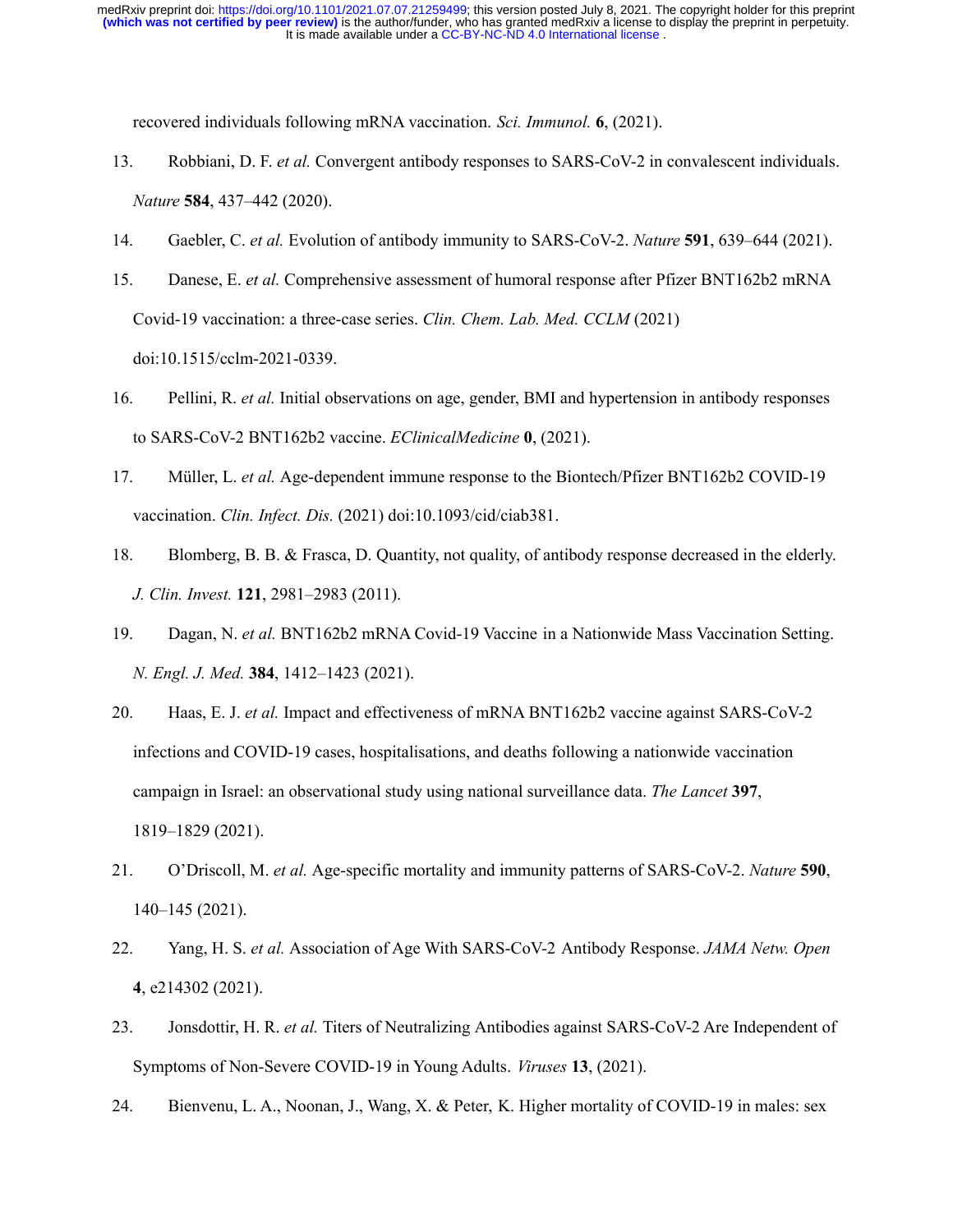[differences in immune response and cardiovascular comorbidities.](https://www.zotero.org/google-docs/?8ba9OB) *Cardiovasc. Res.* **116**, 2197–2206 [\(2020\).](https://www.zotero.org/google-docs/?8ba9OB)

- [25. Penna, C., Mercurio, V., Tocchetti, C. G. & Pagliaro, P. Sex-related differences in COVID-19](https://www.zotero.org/google-docs/?8ba9OB) lethality. *Br. J. Pharmacol.* **177**[, 4375–4385 \(2020\).](https://www.zotero.org/google-docs/?8ba9OB)
- [26. Parazzini, F. Determinants of age at menopause in women attending menopause clinics in Italy.](https://www.zotero.org/google-docs/?8ba9OB) *Maturitas* **56**[, 280–287 \(2007\).](https://www.zotero.org/google-docs/?8ba9OB)
- 27. Al-kuraishy, H. M. *et al.* [The Looming Effects of Estrogen in Covid-19: A Rocky Rollout.](https://www.zotero.org/google-docs/?8ba9OB) *Front. Nutr.* **8**[, \(2021\).](https://www.zotero.org/google-docs/?8ba9OB)
- 28. Kelsey, T. W. *et al.* [A Validated Age-Related Normative Model for Male Total Testosterone](https://www.zotero.org/google-docs/?8ba9OB) [Shows Increasing Variance but No Decline after Age 40 Years.](https://www.zotero.org/google-docs/?8ba9OB) *PLoS ONE* **9**, (2014).
- [29. Younis, J. S., Skorecki, K. & Abassi, Z. The Double Edge Sword of Testosterone's Role in the](https://www.zotero.org/google-docs/?8ba9OB) [COVID-19 Pandemic.](https://www.zotero.org/google-docs/?8ba9OB) *Front. Endocrinol.* **12**, (2021).
- 30. Rambhatla, A. *et al.* [COVID-19 Infection in Men on Testosterone Replacement Therapy.](https://www.zotero.org/google-docs/?8ba9OB) *J. Sex. Med.* **18**[, 215 \(2021\).](https://www.zotero.org/google-docs/?8ba9OB)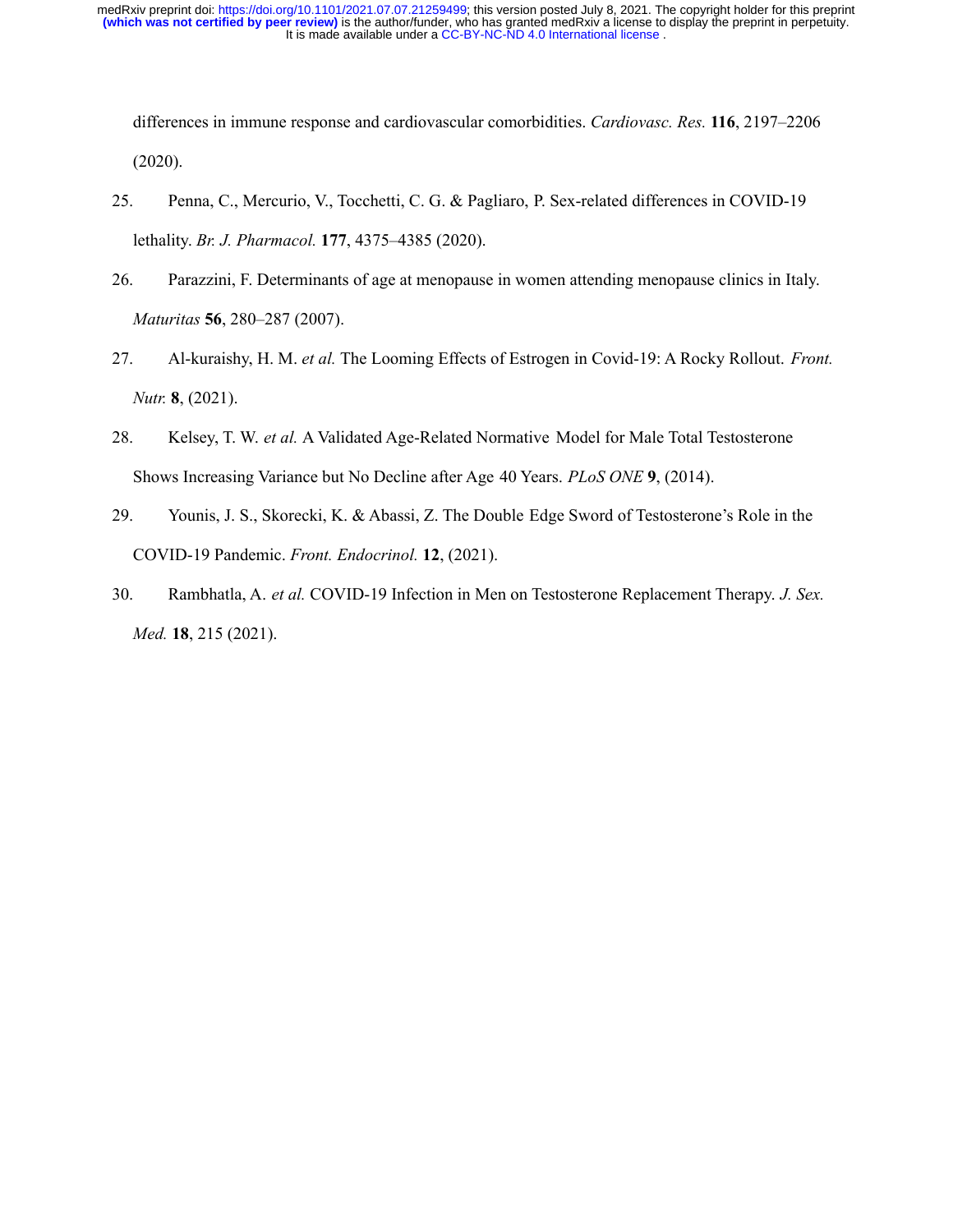# Figure legends

Figure 1: Violin plot of serum S1/S2 antibodies levels (AU/mL) of seropositive samples from symptomatic and asymptomatic unvaccinated individuals and vaccine recipients. The horizontal lines mark median values per group.

Figure 2: Bar plot of serum assays by prevalence of seropositivity (fraction) in a general asymptomatic population sample, unvaccinated individuals recovering from symptomatic COVID-19 and vaccine recipients. Assay results too close to the seropositivity cutoff were marked inconclusive.

Figure 3: Levels of serum S1/S2 antibodies (AU/mL) by age, in symptomatic and asymptomatic unvaccinated individuals and vaccine recipients.

Figure 4: Levels of serum S1/S2 antibodies (AU/mL) in unvaccinated convalescent individuals, split to individuals recovering from symptomatic COVID-19 and a seropositive unvaccinated group suspected to have had asymptomatic COVID-19.

Figure 5: S1/S2 Serum antibodies in the days following the second vaccine shot, stratified by age groups. Vertical black lines mark boundaries between the stages of antibody response: phase 1 (increase), plateau and phase 2 (stabilization/decline).

Figure 6: S1/S2 Serum antibody levels in the general population, stratified by age groups. The beginning of the vaccination campaign is marked, followed by a lockdown period, when no testing was performed.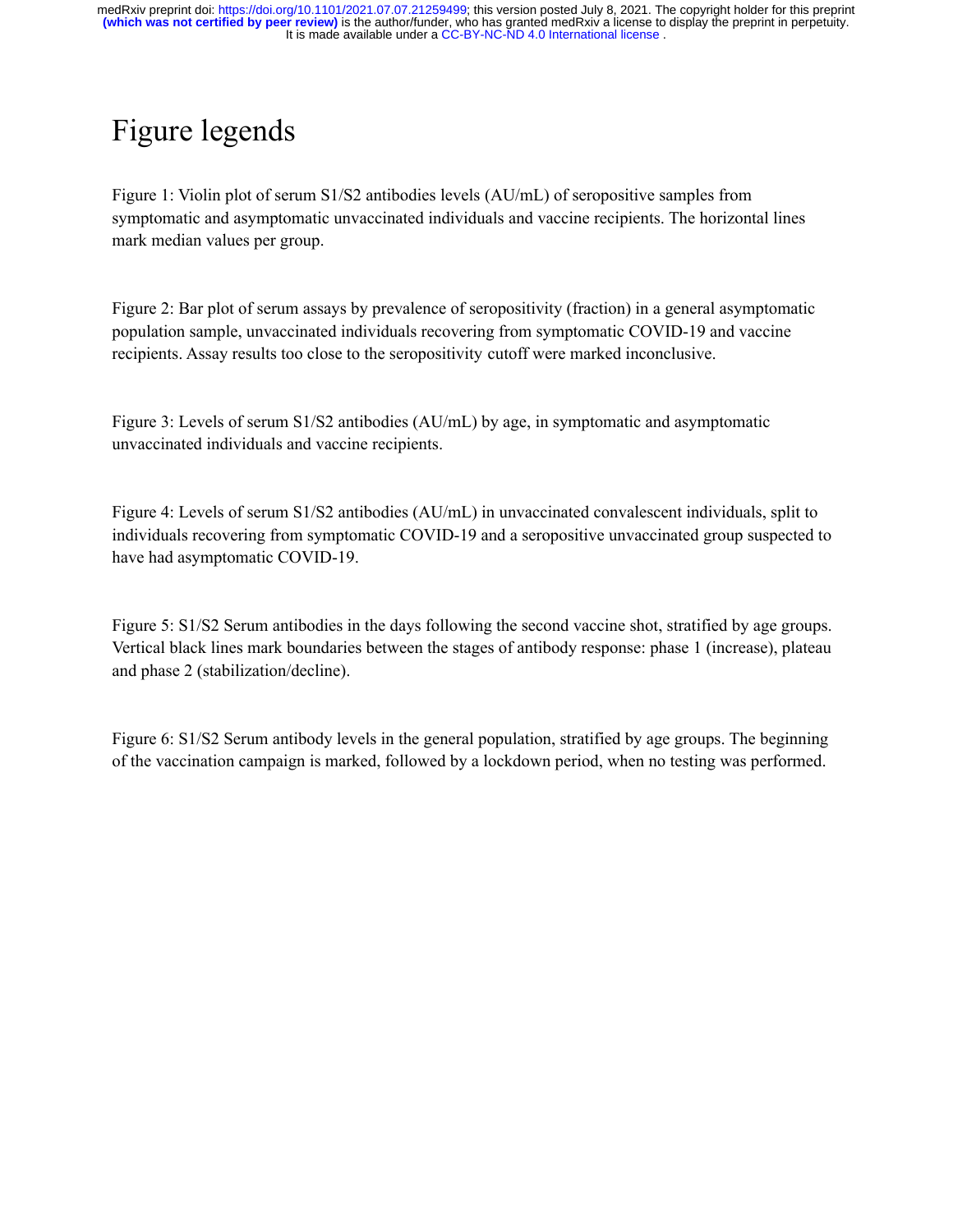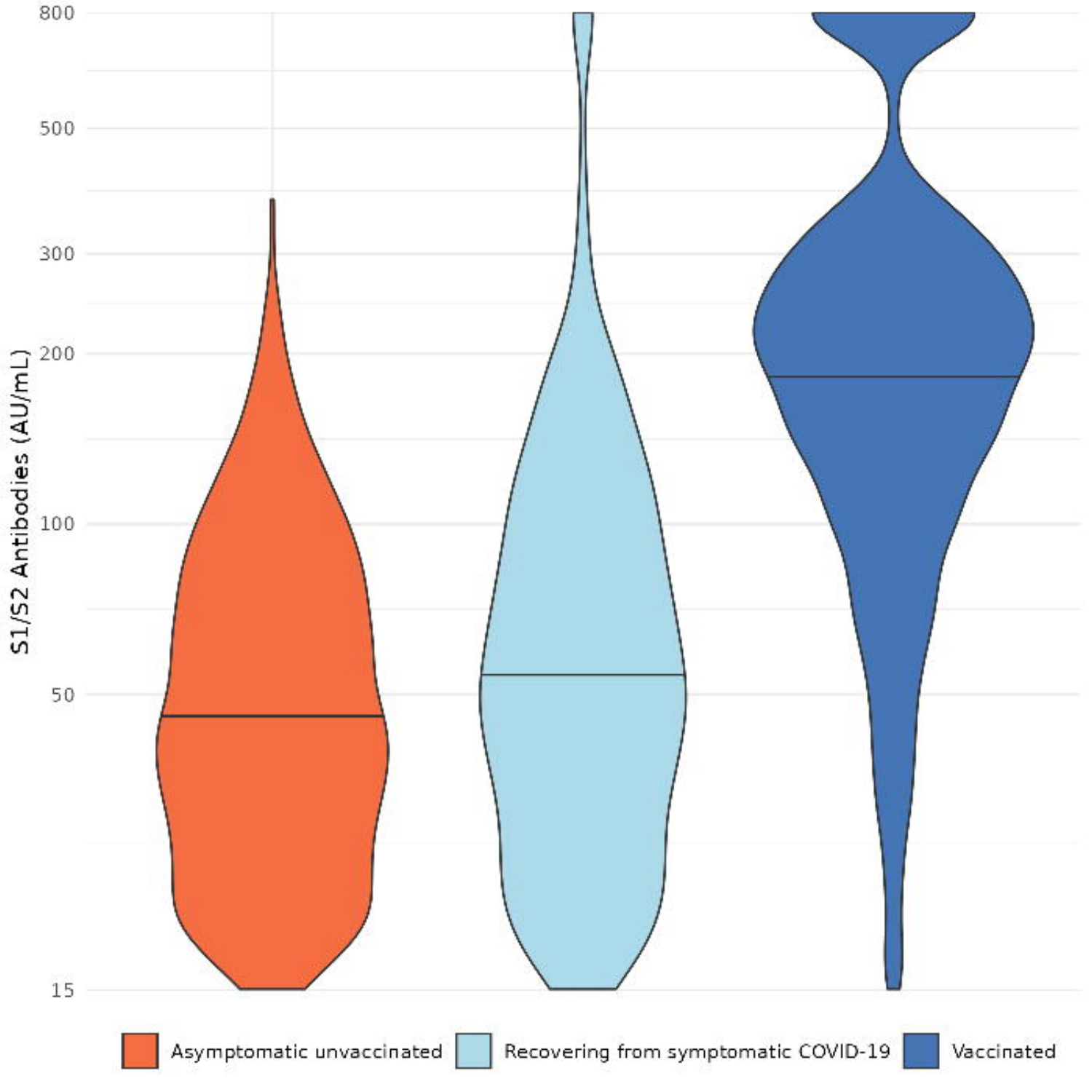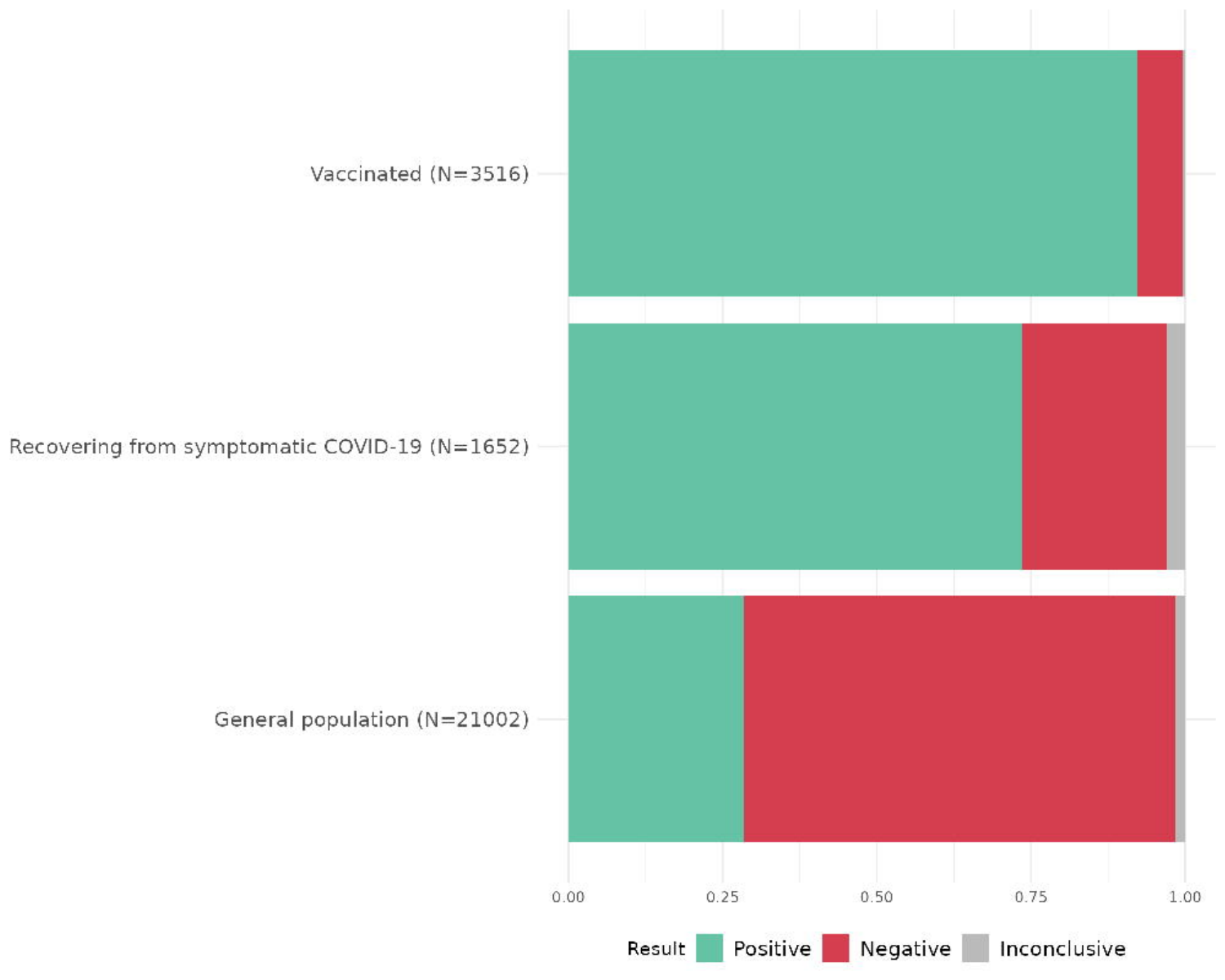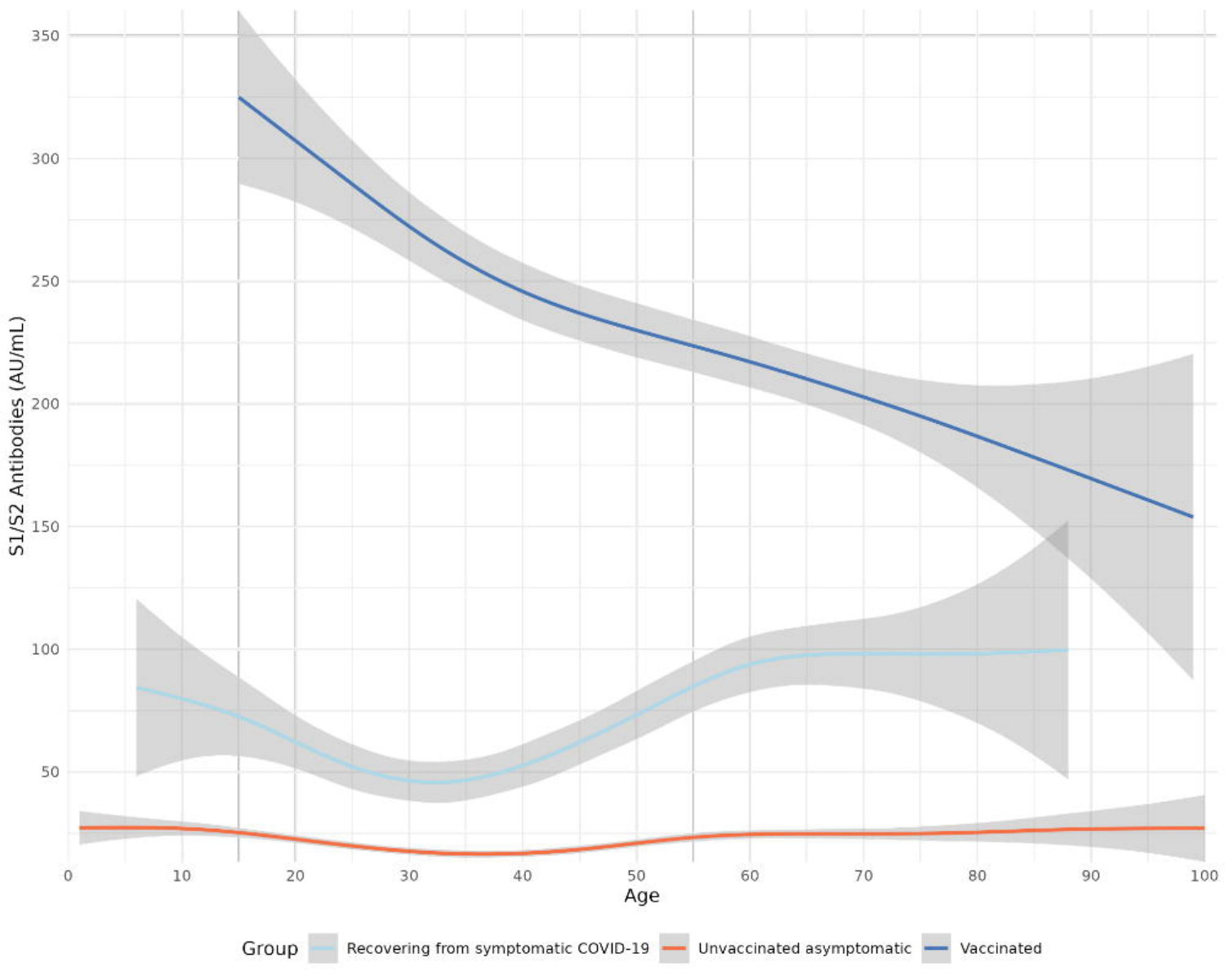

Group - Recovering from symptomatic COVID-19 - Seropositive unvaccinated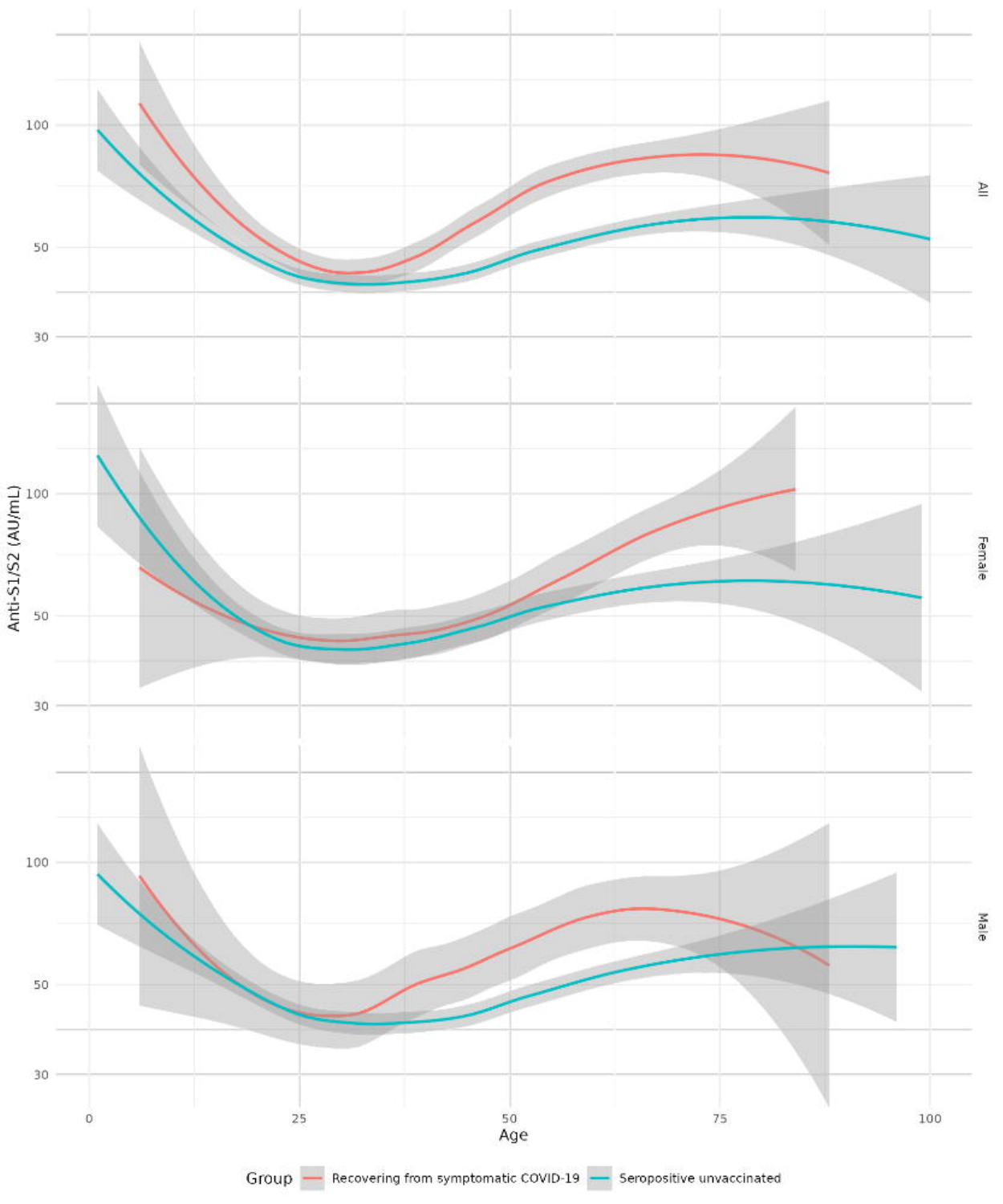